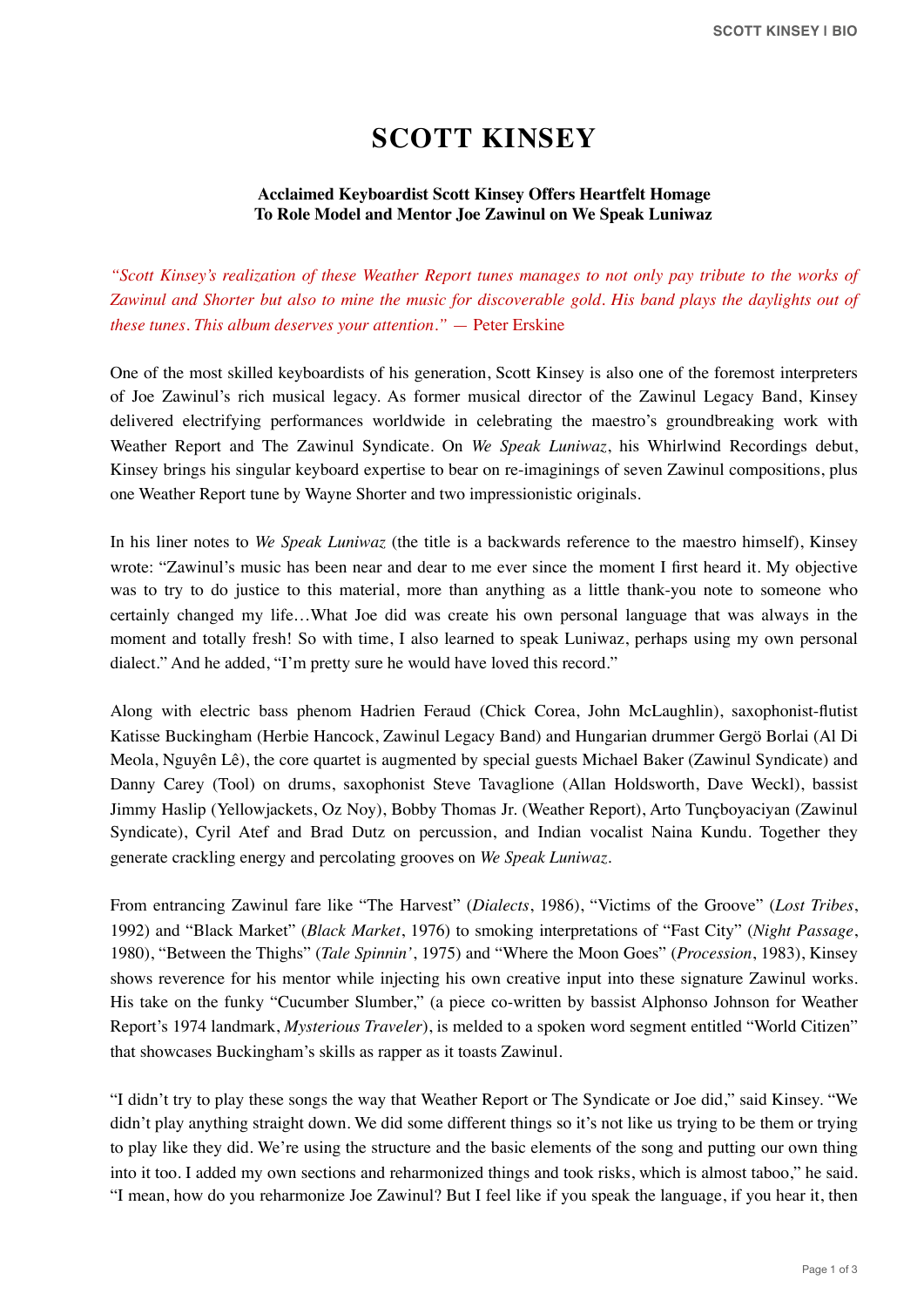of course you should do it. And I think Joe would've been totally behind that. Hopefully, I'm doing justice to his stuff in a way that he would've thought was cool."

A prolific composer and world-class improviser, Kinsey was the secret weapon in legendary jazz fusion group Tribal Tech with Scott Henderson, Gary Willis and Kirk Covington. He toured and recorded with the outfit for 20 years, appearing on 1992's *Illicit,* 1993's *Face First,* 1995's *Reality Check,* 1999's *Thick, 2000's Rocket Science* and 2012's *X*. Kinsey has also made seminal recordings with powerhouse electric band Human Element, featuring bassist Matthew Garrison, Tunçboyaciyan and drummer Gary Novak (2011's selftitled debut and 2018's *You Are In You*), as well as the acclaimed ARC Trio with Haslip and Borlai (their 2018 self-titled debut included special guests Vinnie Colaiuta, Gary Novak, Steve Tavaglione and Judd Miller). As a leader, Kinsey has presided over 2006's *Kinesthetics*, 2016's *Near Life Experience*, 2018's *No Sleep* and now 2019's *We Speak Luniwaz*. He has collaborated with the likes of Kurt Rosenwinkel, Alphonso Johnson, Robben Ford, Dennis Chambers, John McLaughlin, Peter Erskine, Bill Evans, Oz Noy, Tim Lefebvre, Thundercat, Flying Lotus and many others.

The late composer-arranger-bandleader and producer Bob Belden, once said of Kinsey, "He has taken the language of the synthesizer to the highest level in our modern times, as he is the first generation of keyboardists who developed electronically as opposed to the acoustic-centric classic piano model." Kinsey continues to push the envelope in exhilarating ways on *We Speak Luniwaz.*

"The way I learned about Joe was through articles in *Keyboard* magazine, where he would explain about how he would improvise and then it would become a tune. That's something I found really intriguing. I didn't know of any other musician who thought about music that way. So at that point I said, 'Ok, this is the guy for me! I have to check out everything from him that I can.' I just felt that Joe's approach was so synthesizer-oriented, and the fact that he improvised with synthesizers in a jazz context was unique to me. Now, I know Chick Corea and Herbie Hancock also did that, but it just wasn't as organic-sounding to me as it felt with Joe. He had a way of breathing life into his keyboards, unlike anyone I had ever heard."

Kinsey's entry into the musical world of Joe Zawinul was through Weather Report's 1984 album *Sportin' Life*. In quick succession he checked out Weather Report's *Night Passage* and then Zawinul's 1986 tour de force, *Dialects*. "When I heard those records I said, 'Ok, I gotta do something with those concepts myself.' And little by little, I found my own way. I remember reading a magazine article where (former Weather Report drummer) Peter Erskine described how they would improvise every night and how the songs would be completely different from night to night. That was important for me to realize. A lot of groups I knew were "arrangement bands" but Weather Report was not. They had some tight arrangements on certain songs but on others they would just know there was a melody and a framework, and they would improvise the harmony around that. They would go out on a limb every night. They were adventurers, and that really got my attention and made me want to understand what this world was all about."

By the time he relocated to California and joined Tribal Tech in 1991, Kinsey began incorporating some of Zawinul's concepts of collective improvisation into that band with guitarist Scott Henderson (Zawinul Syndicate, Chick Corea Elektric Band), bassist Gary Willis (Wayne Shorter) and drummer Kirk Covington (Allan Holdsworth). "Tribal Tech was an arrangement band when it started and I think when I came in, little by little as I gained their trust, they began incorporating some of my ideas. We started to get more improvisational and more risk-taking. Sometimes we would improvise entire sets and it was phenomenal, so we actually began creating songs on the fly like that. We did two records — *Thick* and *Rocket Science* — that